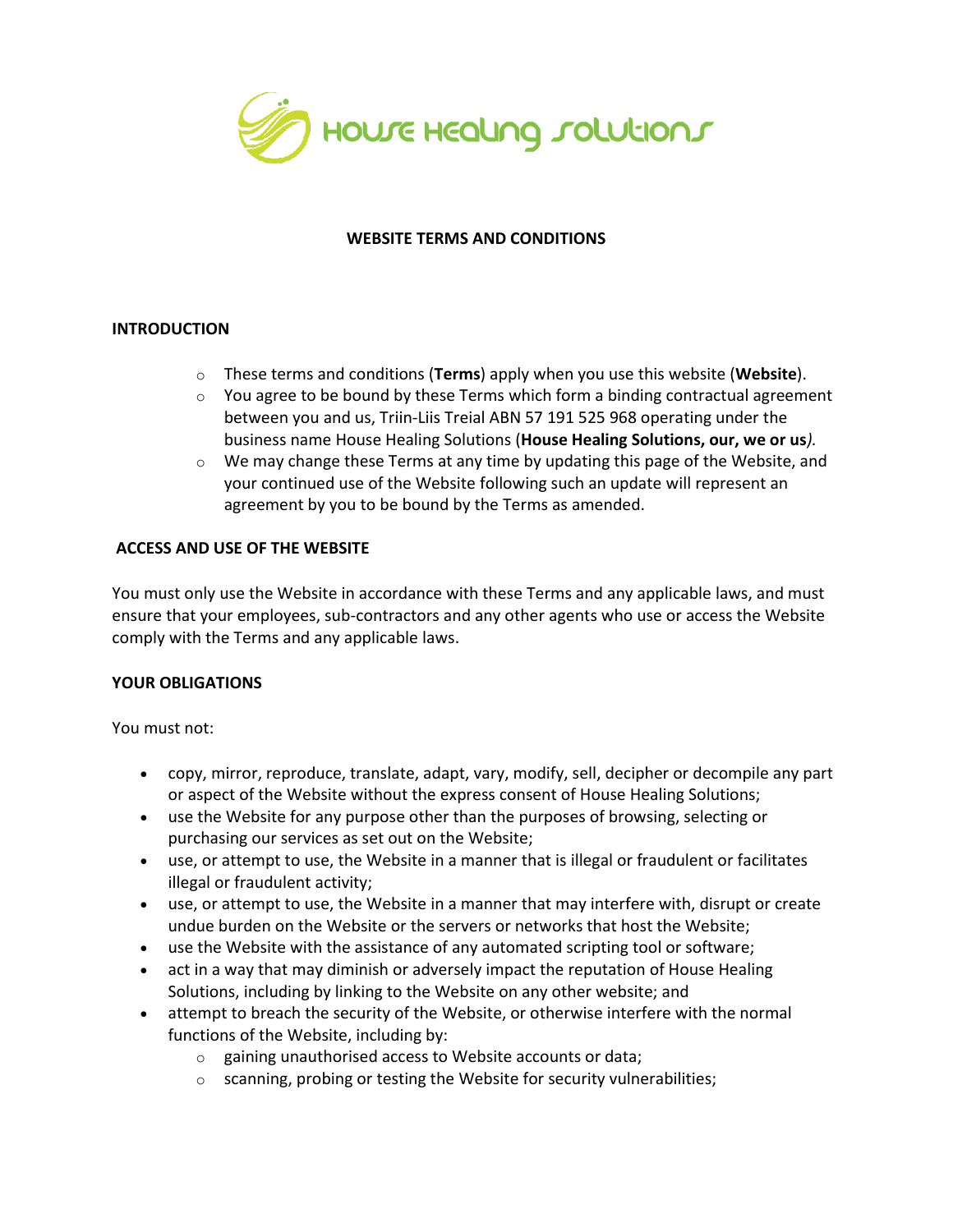- $\circ$  overloading, flooding, mailbombing, crashing or submitting a virus to the Website; or
- $\circ$  instigate or participate in a denial-of-service attack against the Website.

# **INFORMATION ON THE WEBSITE**

While we make every effort to ensure that the information on the Website is as up-to-date and accurate as possible, you acknowledge and agree that we do not (to the maximum extent permitted by law) guarantee that:

- the Website will be free from errors or defects;
- the Website will be accessible at all times;
- messages sent through the Website will be delivered promptly, or delivered at all;
- information you receive or supply through the Website will be secure or confidential; or
- any information provided through the Website is accurate or true.

We reserve the right to change any information or functionality on the Website by updating the Website at any time without notice, including product descriptions, prices and other Website Content.

# **DISCLAIMERS**

- o (**Information only**) Any information provided on the Website is purely for informational purposes and not considered professional advice. Statements, views and opinions on the Website are statements, views and opinions only and are not to be taken as professional advice or an endorsement or acceptance of responsibility for information provided. We accept no responsibility from any inaccuracy or unexpected outcomes from the use of information on the Website.
- o (**Not medical advice**) Any information on the Website is not medical advice and you cannot rely on this information as a substitute for medical advice. Any information on the Website is not intended to diagnose, treat, cure or prevent any disease. We are building biologists and do not provide medical advice. None of our staff are medically trained. We accept no responsibility from any adverse effects from using the information on the Website. If you think you may have a medical issue please seek medical advice from a trained medical professional.
- o (**Independent Advice**) You may need to obtain independent legal, financial, building or other professional advice depending on your needs.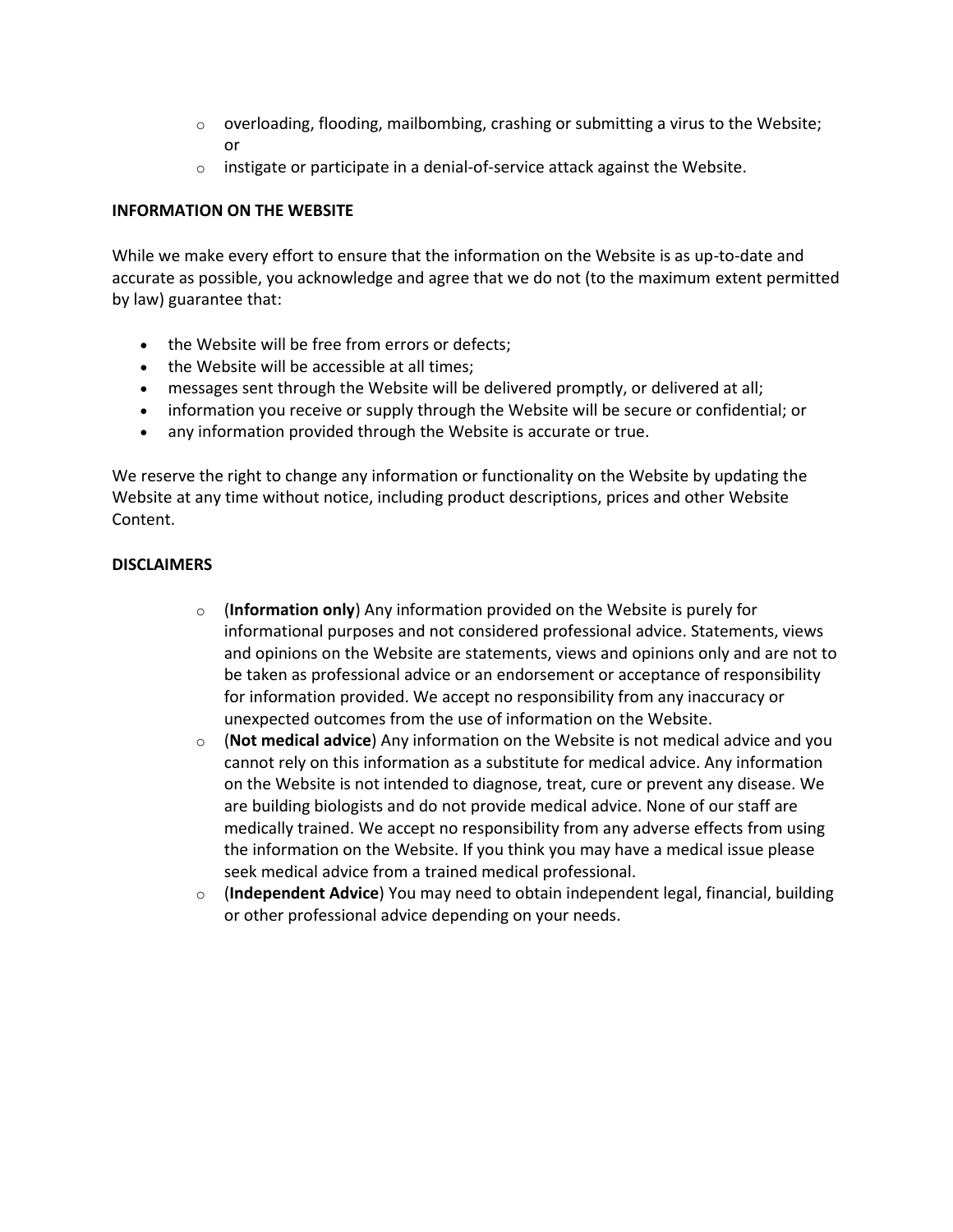#### **INTELLECTUAL PROPERTY**

- $\circ$  Unless otherwise credited or acknowledged, House Healing Solutions retains ownership of the Website and all materials on the Website (including text, graphics, logos, design, icons, images, sound and video recordings, pricing, downloads and software) (**Website Content**) and reserves all rights in any intellectual property rights owned or licensed by it not expressly granted to you.
- $\circ$  You may make a temporary electronic copy of all or part of the Website for the sole purpose of viewing it. You must not otherwise reproduce, transmit, adapt, distribute, sell, modify or publish the Website or any Website Content without prior written consent from House Healing Solutions or as permitted by law.
- $\circ$  House Healing Solutions may use intellectual property from external sources in the Website Content (including publicly available content, trademarked or copyrighted material used with permission, or Creative Commons licensed material). All external material will be credited and acknowledged where practicably possible. Any Website Content that is un-credited and where the owner of that material wishes to be credited, please contact House Healing Solutions using the contact details below.

### **LINKS TO OTHER WEBSITES**

- $\circ$  The Website may contain links to other websites that are not our responsibility. We have no control over the content of the linked websites and we are not responsible for it.
- $\circ$  Inclusion of any linked website on the Website does not imply our approval or endorsement of the linked website.

### **SECURITY**

House Healing Solutions does not accept responsibility for loss or damage to computer systems, mobile phones or other electronic devices arising in connection with use of the Website. You should take your own precautions to ensure that the process that you employ for accessing the Website does not expose you to risk of viruses, malicious computer code or other forms of interference.

### **REPORTING MISUSE**

If you become aware of misuse of the Website by any person, any errors in the material on the Website or any difficulty in accessing or using the Website, please contact us immediately using the contact details below or form provided on our Website.

### **PRIVACY**

You agree to be bound by our Privacy Policy.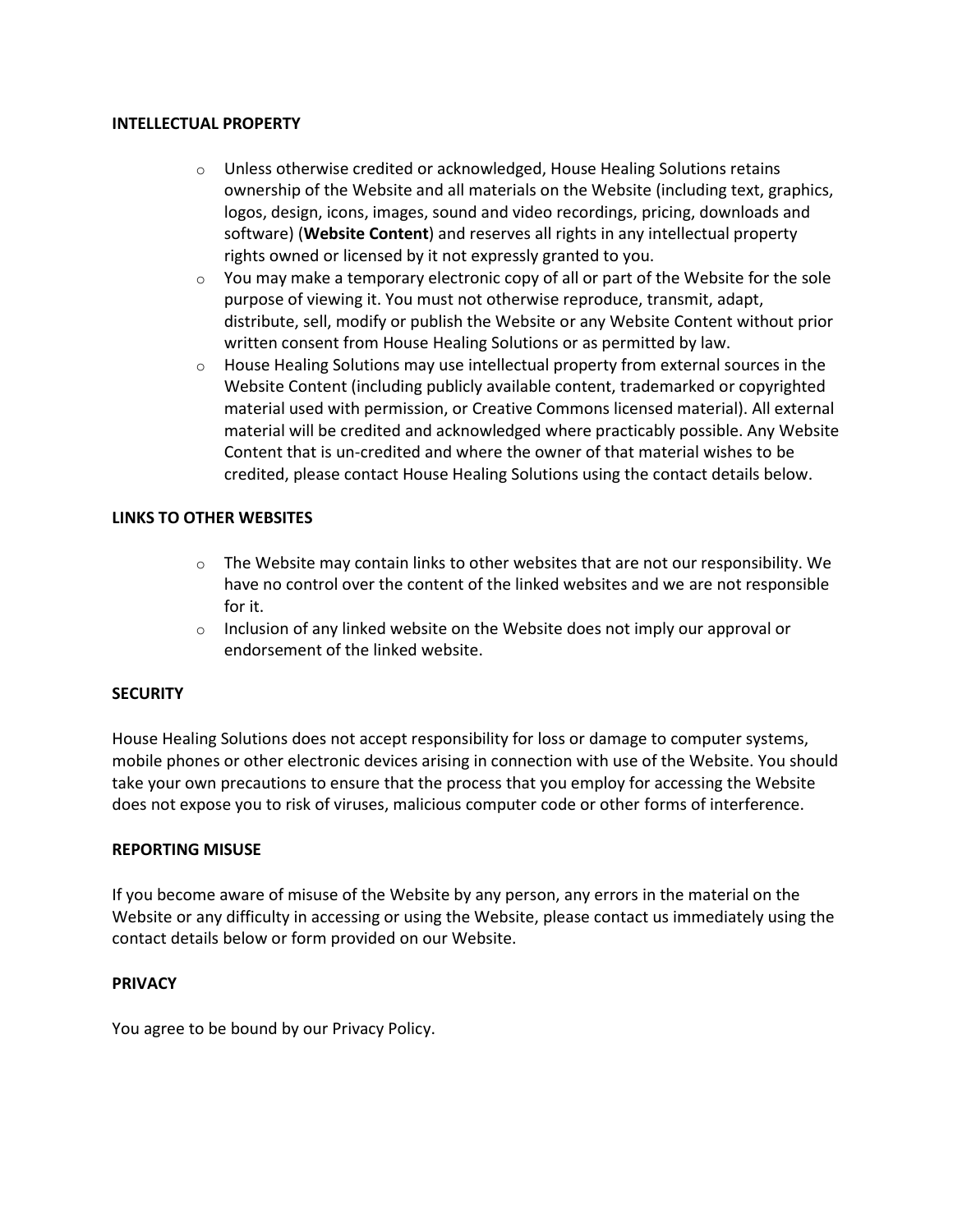### **GENERAL**

- o (**Governing law**) This agreement is governed by the law applying in Western Australia, Australia.
- o (**Jurisdiction**) Each party irrevocably submits to the exclusive jurisdiction of the courts of Western Australia, Australia and courts of appeal from them in respect of any proceedings arising out of or in connection with this agreement. Each party irrevocably waives any objection to the venue of any legal process on the basis that the process has been brought in an inconvenient forum.
- o (**Amendments**) These Terms may only be amended by House Healing Solutions in accordance with the Terms.
- o (**Waiver**) No party to these Terms may rely on the words or conduct of any other party as a waiver of any right unless the waiver is in writing and signed by the party granting the waiver.
- o (**Further acts**) Each party must promptly do all further acts and execute and deliver all further documents required by law or reasonably requested by another party to give effect to these Terms.
- o (**Assignment**) A party cannot assign, novate or otherwise transfer any of its rights or obligations under these Terms without the prior written consent of the other party.
- o (**Entire Agreement**) These Terms embody the entire agreement between the parties and supersede any prior negotiation, conduct, arrangement, understanding or agreement, express or implied, in relation to the subject matter of the Terms.
- o (**Interpretation**) In these Terms, the following rules of interpretation apply:
	- (**singular and plural**) words in the singular includes the plural (and vice versa);
	- (**gender**) words indicating a gender includes the corresponding words of any other gender;
	- (**defined terms**) if a word or phrase is given a defined meaning, any other part of speech or grammatical form of that word or phrase has a corresponding meaning;
	- (**person**) a reference to "**person**" or "**you**" includes an individual, the estate of an individual, a corporation, an authority, an association, consortium or joint venture (whether incorporated or unincorporated), a partnership, a trust and any other entity;
	- (party) a reference to a party includes that party's executors, administrators, successors and permitted assigns, including persons taking by way of novation and, in the case of a trustee, includes any substituted or additional trustee;
	- (these Terms) a reference to a party, clause, paragraph, schedule, exhibit, attachment or annexure is a reference to a party, clause, paragraph, schedule, exhibit, attachment or annexure to or of these Terms, and a reference to these Terms includes all schedules, exhibits, attachments and annexures to it;
	- (**document**) a reference to a document (including these Terms) is to that document as varied, novated, ratified or replaced from time to time;